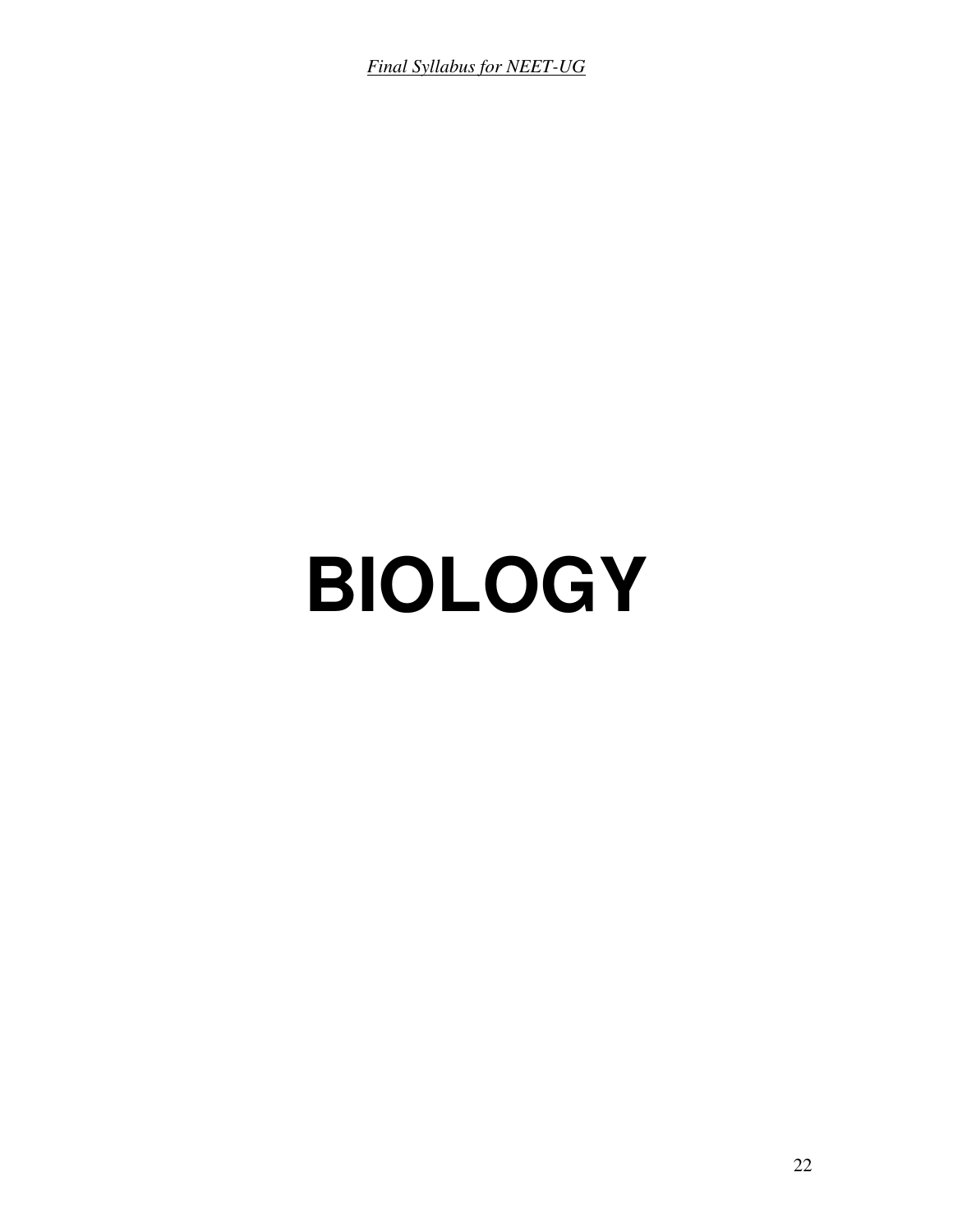# **CONTENTS OF CLASS XI SYLLABUS**

## **UNIT I: Diversity in Living World**

#### **Details**:

- What is living?; Biodiversity; Need for classification; Three domains of life; Taxonomy & Systematics; Concept of species and taxonomical hierarchy; Binomial nomenclature; Tools for study of Taxonomy – Museums, Zoos, Herbaria, Botanical gardens.
- Five kingdom classification; salient features and classification of Monera; Protista and Fungi into major groups; Lichens; Viruses and Viroids.
- Salient features and classification of plants into major groups-Algae, Bryophytes, Pteridophytes, Gymnosperms and Angiosperms (three to five salient and distinguishing features and at least two examples of each category); Angiospermsclassification up to class, characteristic features and examples).
- Salient features and classification of animals-nonchordate up to phyla level and chordate up to classes level (three to five salient features and at least two examples).

#### **UNIT II: Structural Organisation in Animals and Plants**

#### **Details:**

- Morphology and modifications; Tissues; Anatomy and functions of different parts of flowering plants: Root, stem, leaf, inflorescence- cymose and recemose, flower, fruit and seed (To be dealt along with the relevant practical of the Practical Syllabus).
- Animal tissues; Morphology, anatomy and functions of different systems (digestive, circulatory, respiratory, nervous and reproductive) of an insect (cockroach). (Brief account only)

#### **UNIT III: Cell Structure and Function**

#### **Details:**

• Cell theory and cell as the basic unit of life; Structure of prokaryotic and eukaryotic cell; Plant cell and animal cell; Cell envelope, cell membrane, cell wall; Cell organelles-structure and function; Endomembrane system-endoplasmic reticulum, Golgi bodies, lysosomes, vacuoles; mitochondria, ribosomes, plastids,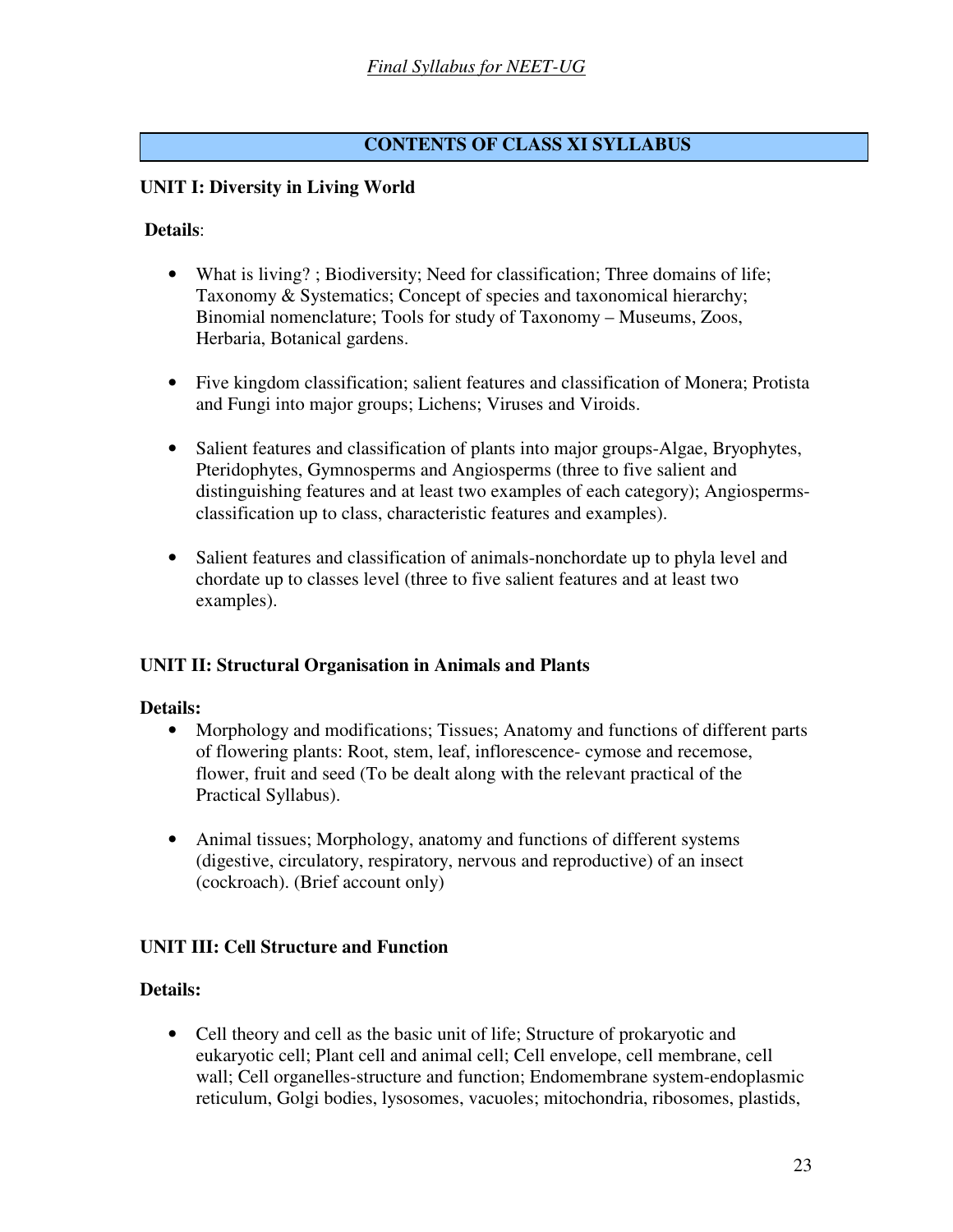# *Final Syllabus for NEET-UG*

micro bodies; Cytoskeleton, cilia, flagella, centrioles (ultra structure and function); Nucleus-nuclear membrane, chromatin, nucleolus.

- Chemical constituents of living cells: Biomolecules-structure and function of proteins, carbodydrates, lipids, nucleic acids; Enzymes-types, properties, enzyme action.
- B Cell division: Cell cycle, mitosis, meiosis and their significance.

## **UNIT IV: Plant Physiology**

### **Details:-**

- Transport in plants: Movement of water, gases and nutrients; Cell to cell transport-Diffusion, facilitated diffusion, active transport; Plant – water relations – Imbibition, water potential, osmosis, plasmolysis; Long distance transport of water – Absorption, apoplast, symplast, transpiration pull, root pressure and guttation; Transpiration-Opening and closing of stomata; Uptake and translocation of mineral nutrients-Transport of food, phloem transport, Mass flow hypothesis; Diffusion of gases (brief mention).
- Mineral nutrition: Essential minerals, macro and micronutrients and their role; Deficiency symptoms; Mineral toxicity; Elementary idea of Hydroponics as a method to study mineral nutrition; Nitrogen metabolism-Nitrogen cycle, biological nitrogen fixation.
- Photosynthesis: Photosynthesis as a means of Autotrophic nutrition; Site of photosynthesis take place; pigments involved in Photosynthesis (Elementary idea); Photochemical and biosynthetic phases of photosynthesis; Cyclic and non cyclic and photophosphorylation; Chemiosmotic hypothesis; Photorespiration C3 and C4 pathways; Factors affecting photosynthesis.
- Respiration: Exchange gases; Cellular respiration-glycolysis, fermentation (anaerobic), TCA cycle and electron transport system (aerobic); Energy relations-Number of ATP molecules generated; Amphibolic pathways; Respiratory quotient.
- Plant growth and development: Seed germination; Phases of Plant growth and plant growth rate; Conditions of growth; Differentiation, dedifferentiation and redifferentiation; Sequence of developmental process in a plant cell; Growth regulators-auxin,gibberellin, cytokinin, ethylene, ABA; Seed dormancy; Vernalisation; Photoperiodism.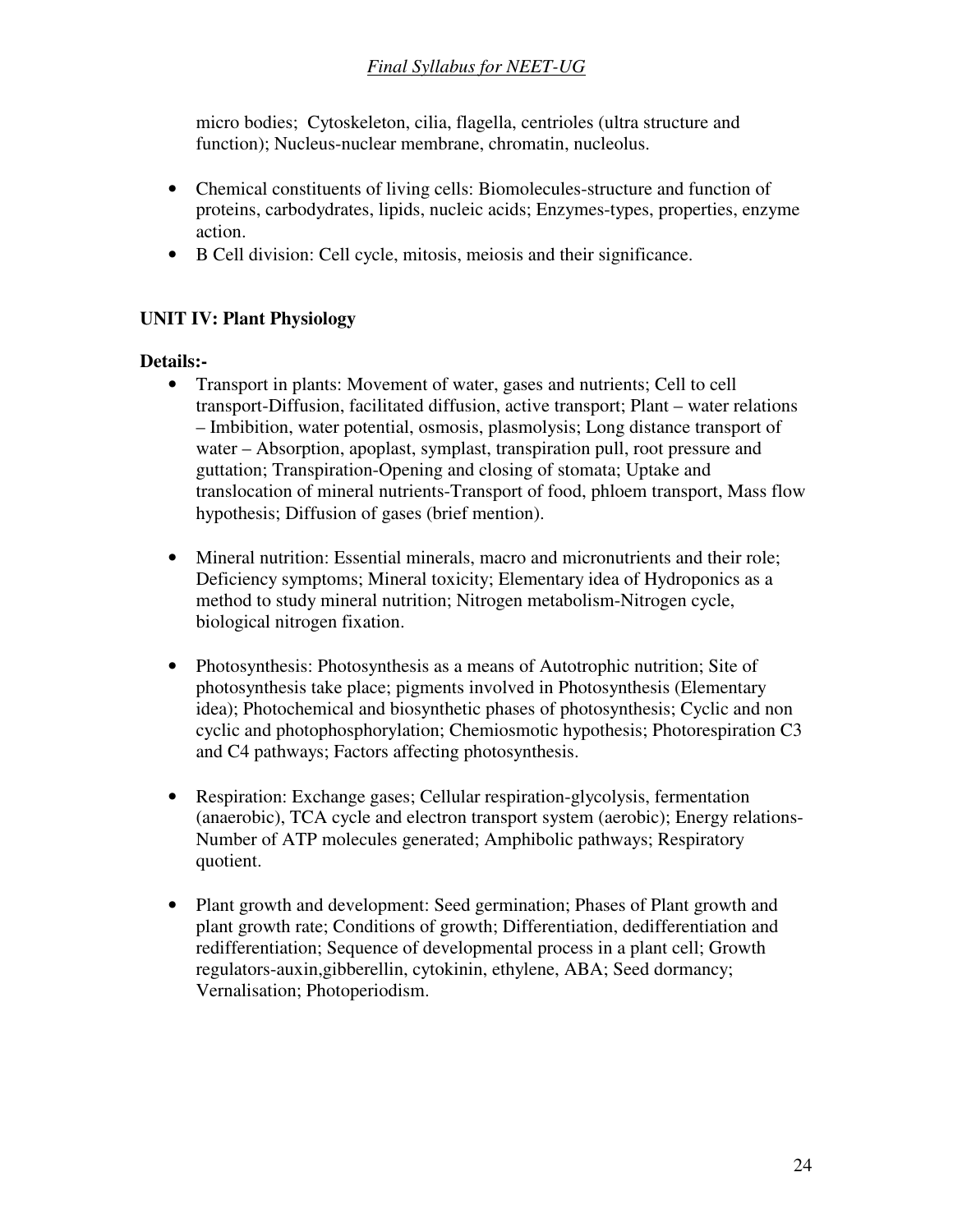# **UNIT IV: Human Physiology**

# **Details:-**

- Digestion and absorption; Alimentary canal and digestive glands; Role of digestive enzymes and gastrointestinal hormones; Peristalsis, digestion, absorption and assimilation of proteins, carbohydrates and fats; Caloric value of proteins, carbohydrates and fats; Egestion; Nutritional and digestive disorders – PEM, indigestion, constipation, vomiting, jaundice, diarrhea.
- Breathing and Respiration: Respiratory organs in animals (recall only); Respiratory system in humans; Mechanism of breathing and its regulation in humans-Exchange of gases, transport of gases and regulation of respiration Respiratory volumes; Disorders related to respiration-Asthma, Emphysema, Occupational respiratory disorders.
- Body fluids and circulation: Composition of blood, blood groups, coagulation of blood; Composition of lymph and its function; Human circulatory system-Structure of human heart and blood vessels; Cardiac cycle, cardiac output, ECG, Double circulation; Regulation of cardiac activity; Disorders of circulatory system-Hypertension, Coronary artery disease, Angina pectoris, Heart failure.
- Excretory products and their elimination: Modes of excretion- Ammonotelism, ureotelism, uricotelism; Human excretory system-structure and fuction; Urine formation, Osmoregulation; Regulation of kidney function-Renin-angiotensin, Atrial Natriuretic Factor, ADH and Diabetes insipidus; Role of other organs in excretion; Disorders; Uraemia, Renal failure, Renal calculi, Nephritis; Dialysis and artificial kidney.
- Locomotion and Movement: Types of movement- ciliary, fiagellar, muscular; Skeletal muscle- contractile proteins and muscle contraction; Skeletal system and its functions (To be dealt with the relevant practical of Practical syllabus); Joints; Disorders of muscular and skeletal system-Myasthenia gravis, Tetany, Muscular dystrophy, Arthritis, Osteoporosis, Gout.
- Neural control and coordination: Neuron and nerves; Nervous system in humanscentral nervous system, peripheral nervous system and visceral nervous system; Generation and conduction of nerve impulse; Reflex action; Sense organs; Elementary structure and function of eye and ear.
- Chemical coordination and regulation: Endocrine glands and hormones; Human endocrine system-Hypothalamus, Pituitary, Pineal, Thyroid, Parathyroid, Adrenal, Pancreas, Gonads; Mechanism of hormone action (Elementary Idea); Role of hormones as messengers and regulators, Hypo-and hyperactivity and related disorders (Common disorders e.g. Dwarfism, Acromegaly, Cretinism, goiter, exopthalmic goiter, diabetes, Addison's disease).

(*Imp: Diseases and disorders mentioned above to be dealt in brief.*)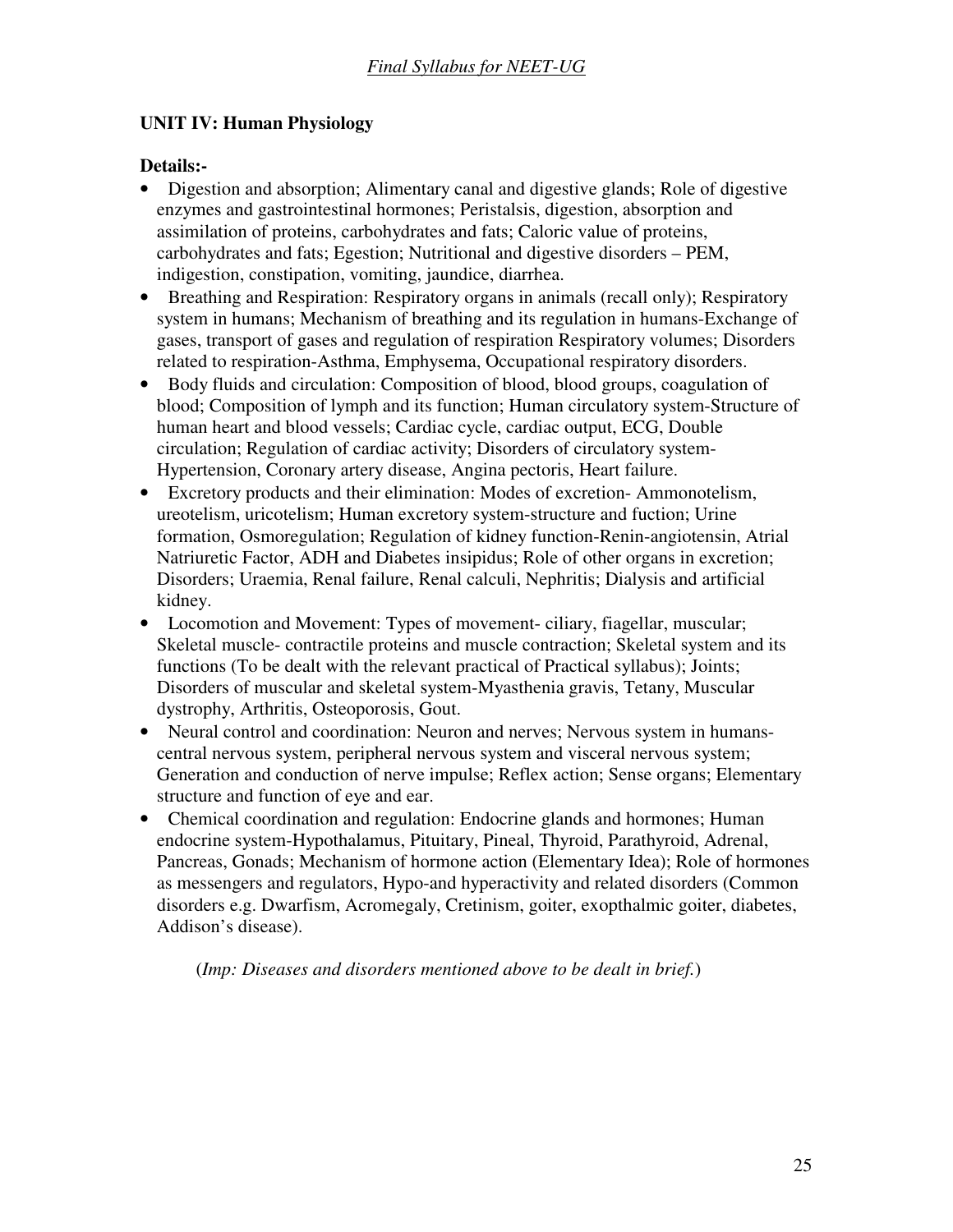# **CONTENTS OF CLASS XII SYLLABUS**

## **UNIT I: Reproduction**

### **Details:-**

- Reproduction in organisms: Reproduction, a characteristic feature of all organisms for continuation of species; Modes of reproduction – Asexual and sexual; Asexual reproduction; Modes-Binary fission, sporulation, budding, gemmule, fragmentation; vegetative propagation in plants.
- Sexual reproduction in flowering plants: Flower structure; Development of male and female gametophytes; Pollination-types, agencies and examples; Outbreeding devices; Pollen-Pistil interaction; Double fertilization; Post fertilization events-Development of endosperm and embryo, Development of seed and formation of fruit; Special modes-apomixis, parthenocarpy, polyembryony; Significance of seed and fruit formation.
- Human Reproduction: Male and female reproductive systems; Microscopic anatomy of testis and ovary; Gametogenesis-spermatogenesis & oogenesis; Menstrual cycle; Fertilisation, embryo development upto blastocyst formation, implantation; Pregnancy and placenta formation (Elementary idea); Parturition (Elementary idea); Lactation (Elementary idea).
- Reproductive health: Need for reproductive health and prevention of sexually transmitted diseases (STD); Birth control-Need and Methods, Contraception and Medical Termination of Pregnancy (MTP); Amniocentesis; Infertility and assisted reproductive technologies – IVF, ZIFT, GIFT (Elementary idea for general awareness).

## **UNIT II: Genetics and Evolution**

#### **Details:-**

• Heredity and variation: Mendelian Inheritance; Deviations from Mendelism-Incomplete dominance, Co-dominance, Multiple alleles and Inheritance of blood groups, Pleiotropy; Elementary idea of polygenic inheritance; Chromosome theory of inheritance; Chromosomes and genes; Sex determination-In humans, birds, honey bee; Linkage and crossing over; Sex linked inheritance-Haemophilia, Colour blindness; Mendelian disorders in humans-Thalassemia; Chromosomal disorders in humans; Down's syndrome, Turner's and Klinefelter's syndromes.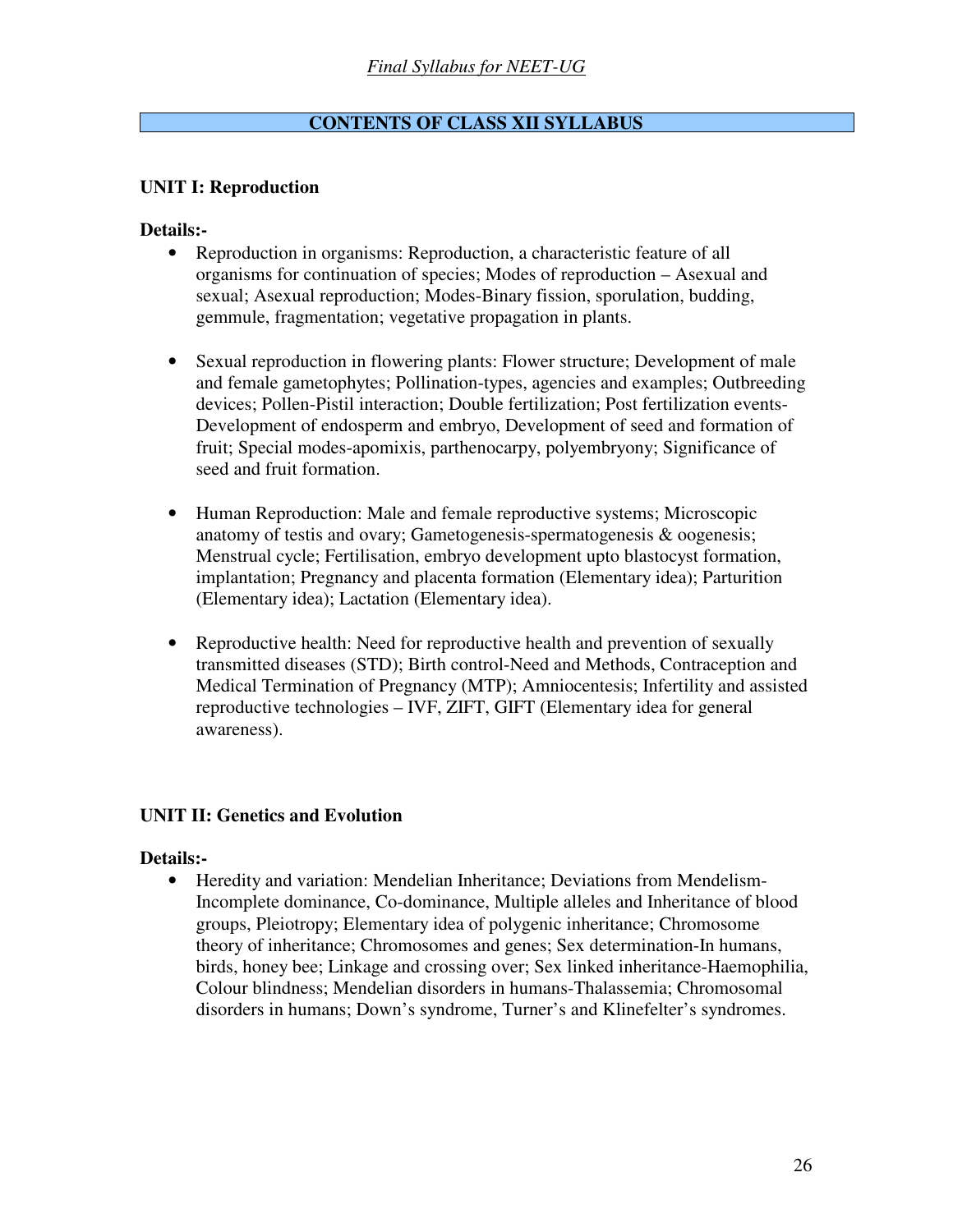- Molecular basis of Inheritance: Search for genetic material and DNA as genetic material; Structure of DNA and RNA; DNA packaging; DNA replication; Central dogma; Transcription, genetic code, translation; Gene expression and regulation-Lac Operon; Genome and human genome project; DNA finger printing.
- Evolution: Origin of life; Biological evolution and evidences for biological evolution from Paleontology, comparative anatomy, embryology and molecular evidence); Darwin's contribution, Modern Synthetic theory of Evolution; Mechanism of evolution-Variation (Mutation and Recombination) and Natural Selection with examples, types of natural selection; Gene flow and genetic drift; Hardy-Weinberg's principle; Adaptive Radiation; Human evolution.

# **UNIT III: Biology and Human Welfare**

### **Details:-**

- Health and Disease; Pathogens; parasites causing human diseases (Malaria, Filariasis, Ascariasis. Typhoid, Pneumonia, common cold, amoebiasis, ring worm); Basic concepts of immunology-vaccines; Cancer, HIV and AIDS; Adolescence, drug and alcohol abuse.
- Improvement in food production; Plant breeding, tissue culture, single cell protein, Biofortification; Apiculture and Animal husbandry.
- Microbes in human welfare: In household food processing, industrial production, sewage treatment, energy generation and as biocontrol agents and biofertilizers.

## **UNIT IV: Biotechnology and Its Applications**

## **Details:-**

- Principles and process of Biotechnology: Genetic engineering (Recombinant DNA technology).
- Application of Biotechnology in health and agriculture: Human insulin and vaccine production, gene therapy; Genetically modified organisms-Bt crops; Transgenic Animals; Biosafety issues-Biopiracy and patents.